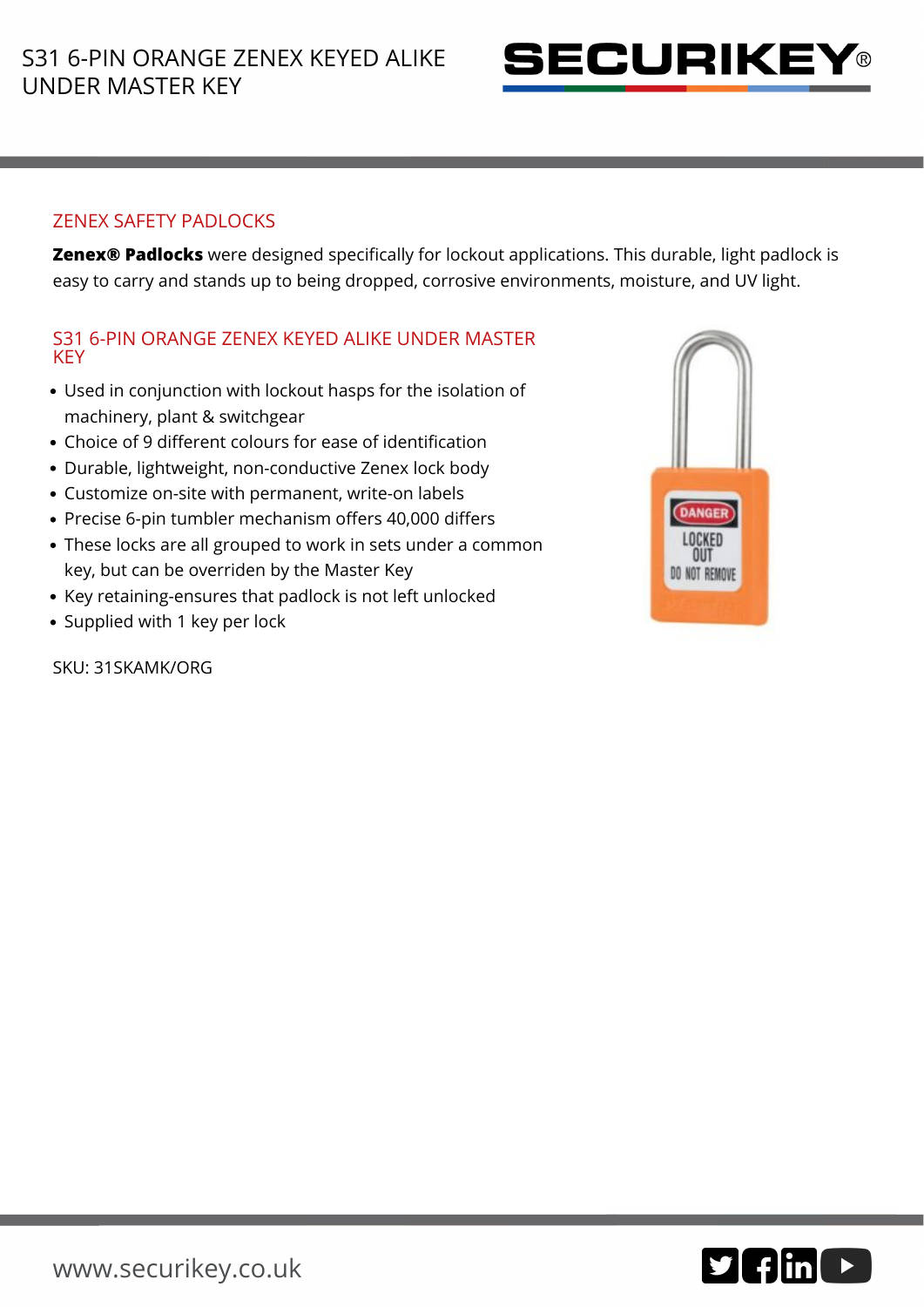

## ADDITIONAL INFORMATION

| Weight                                        | 0.095 kg          |
|-----------------------------------------------|-------------------|
| <b>Dimensions</b>                             | 35 (W) mm         |
| <b>Shackle Diameter</b>                       | 4.7 <sub>mm</sub> |
| <b>Vertical Shackle</b><br><b>Clearance</b>   | 38mm              |
| <b>Horizontal Shackle</b><br><b>Clearance</b> | 16mm              |
| <b>Body Width</b>                             | 35mm              |

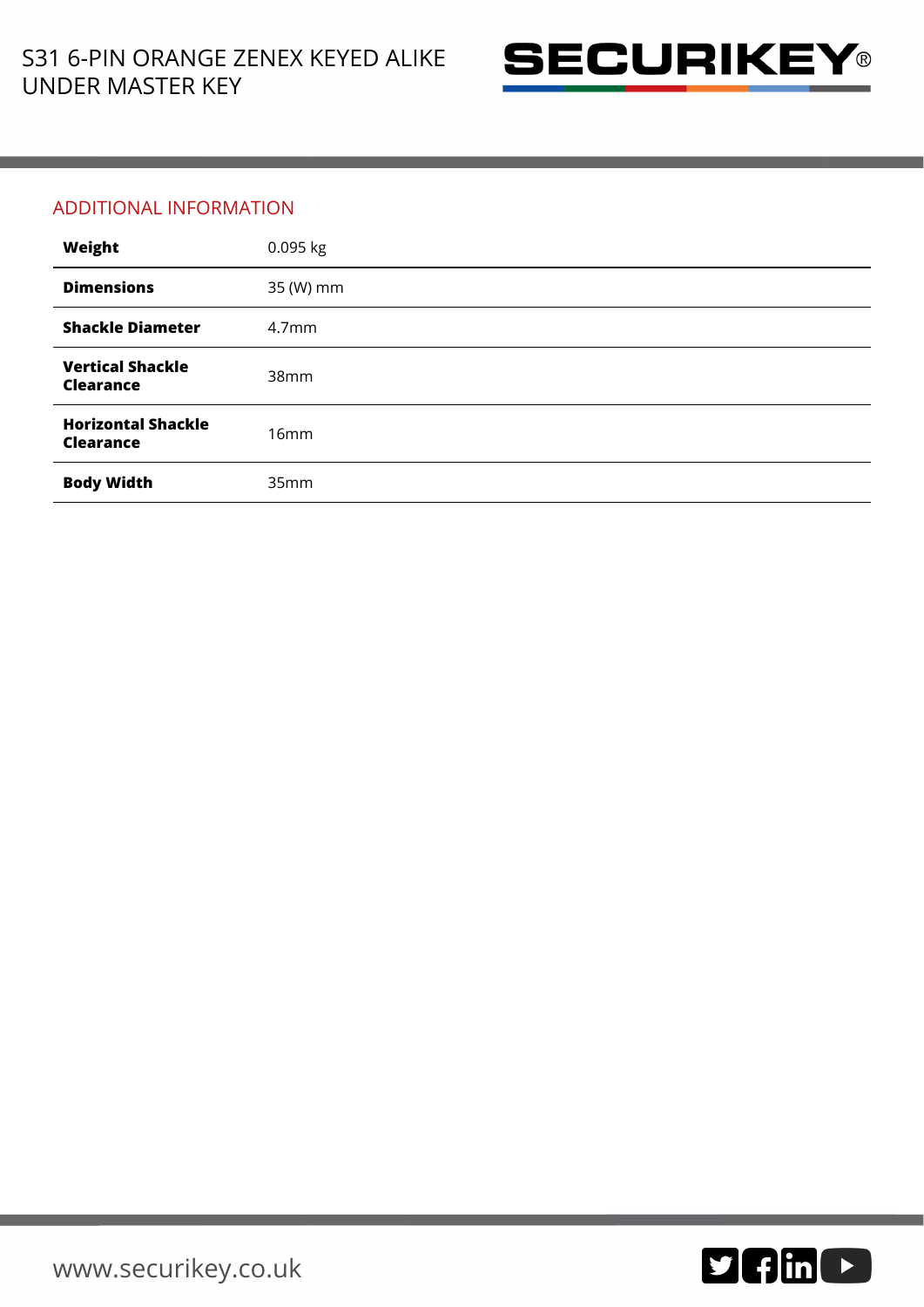

## S31 6-PIN ORANGE ZENEX KEYED ALIKE UNDER MASTER KEY IMAGES



S31 Safety Padlock Colour Variations